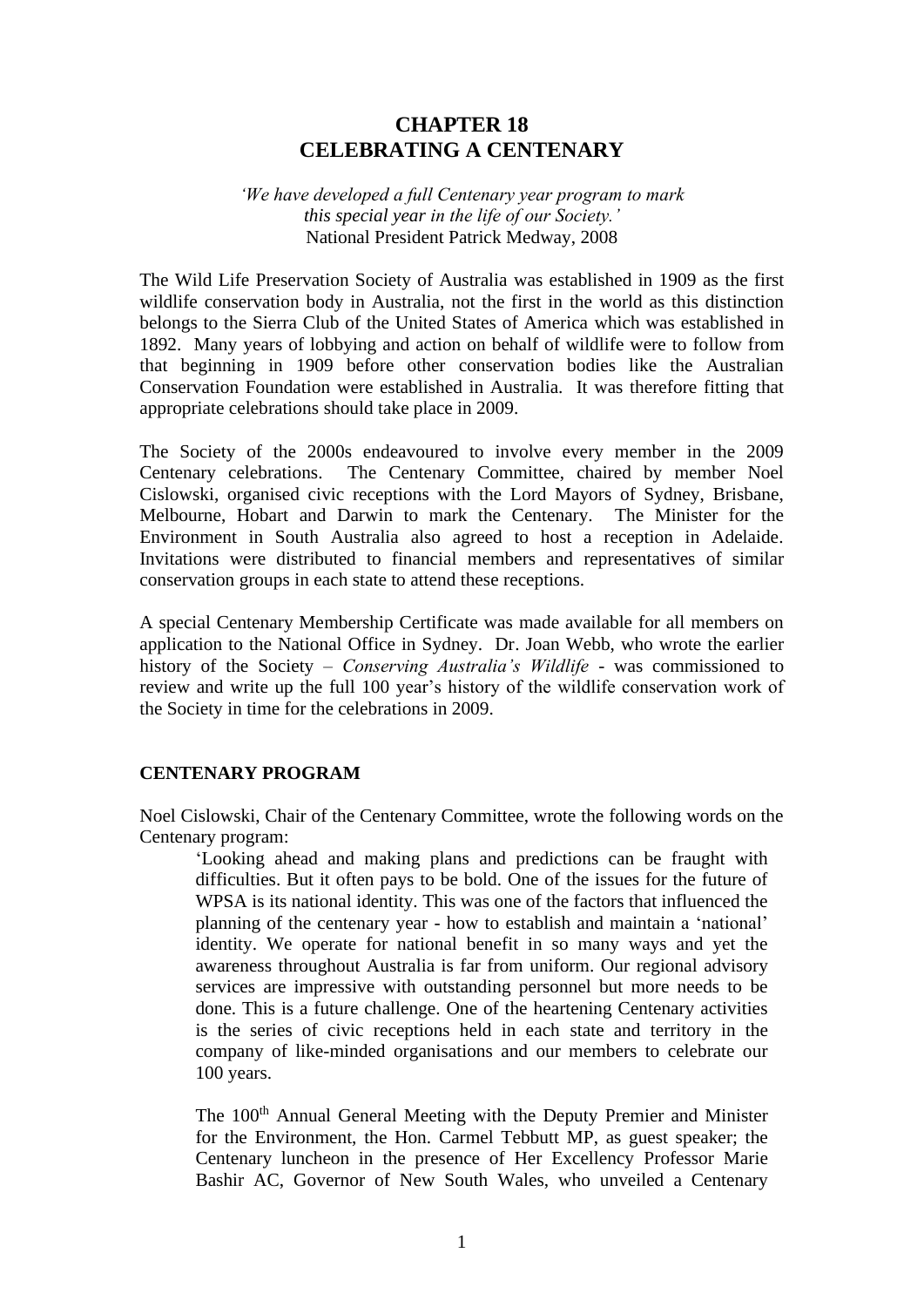plaque to mark the occasion; and a special launch of the book covering our 100 years of action, prepared by Dr. Joan Webb, will be highlights of this special year, along with all of our on-going activities and the special issues of *Australian Wildlife.*

While 'the future is with the young' is a rather hackneyed statement, we all know the importance of education. It is with this in mind that we must continue our emphasis on a range of educational strategies. These need to be directed at all levels and at all ages in our communities.

The Board's decision to expand and extend the highly successful University Wildlife Research Grants Scheme is seen as one of the powerful forces in spreading the benefits of research into the community.'

The Centenary Committee made a submission to Qantas to donate two flights to each of the capital cities featured in the Centenary celebrations. Qantas very generously agreed, much to the delight of the WPSA Council.

| <b>Date</b>              | <b>Function</b>                                                                                               | <b>Attendees</b>                                                                                            |
|--------------------------|---------------------------------------------------------------------------------------------------------------|-------------------------------------------------------------------------------------------------------------|
| 11 February              | Centenary Sydney Mayoral Reception -<br>The Right Hon. The Lord Mayor of<br>Sydney, Clover Moore MP           | Directors and members                                                                                       |
| Wednesday 25<br>February | Centenary AGM and morning tea,<br>Sydney                                                                      | Members. Deputy Premier and<br>Minister for the Environment,<br><b>Carmel Tebbutt MP Guest</b><br>of Honour |
| Sunday 22 March          | Centenary Ice Breaker Reception at<br>ARAZPA conference, Gold Coast,<br>Queensland                            | Patrick and Suzanne Medway,<br>conference delegates and members                                             |
| Friday 22 May            | Centenary Luncheon, Sydney, and<br>unveiling of a Centenary plaque                                            | Members and guests. Professor<br>Marie Bashir AC, Governor of<br>NSW Guest of Honour                        |
| Monday, 25 May           | <b>Centenary Melbourne Mayoral Reception</b><br>- The Right Hon. The Lord Mayor of<br>Melbourne, Robert Doyle | Patrick Medway, David Murray<br>and members                                                                 |
| Friday, 12 June          | Centenary Darwin Mayoral Reception -<br>The Right Hon. The Lord Mayor of<br>Darwin, Graeme Sawyer             | Noel Cislowski, Ken Metcalfe and<br>members                                                                 |
| Wednesday,               | Centenary Brisbane Mayoral Reception -<br>Councillor Peter Matic represented the<br>Lord Mayor                | Clive Williams, Noel Cislowski<br>and members                                                               |
| Thursday 3               | <b>Centenary Ministerial Reception</b>                                                                        | Patrick and Suzanne Medway and                                                                              |

# **DIARY OF EVENTS**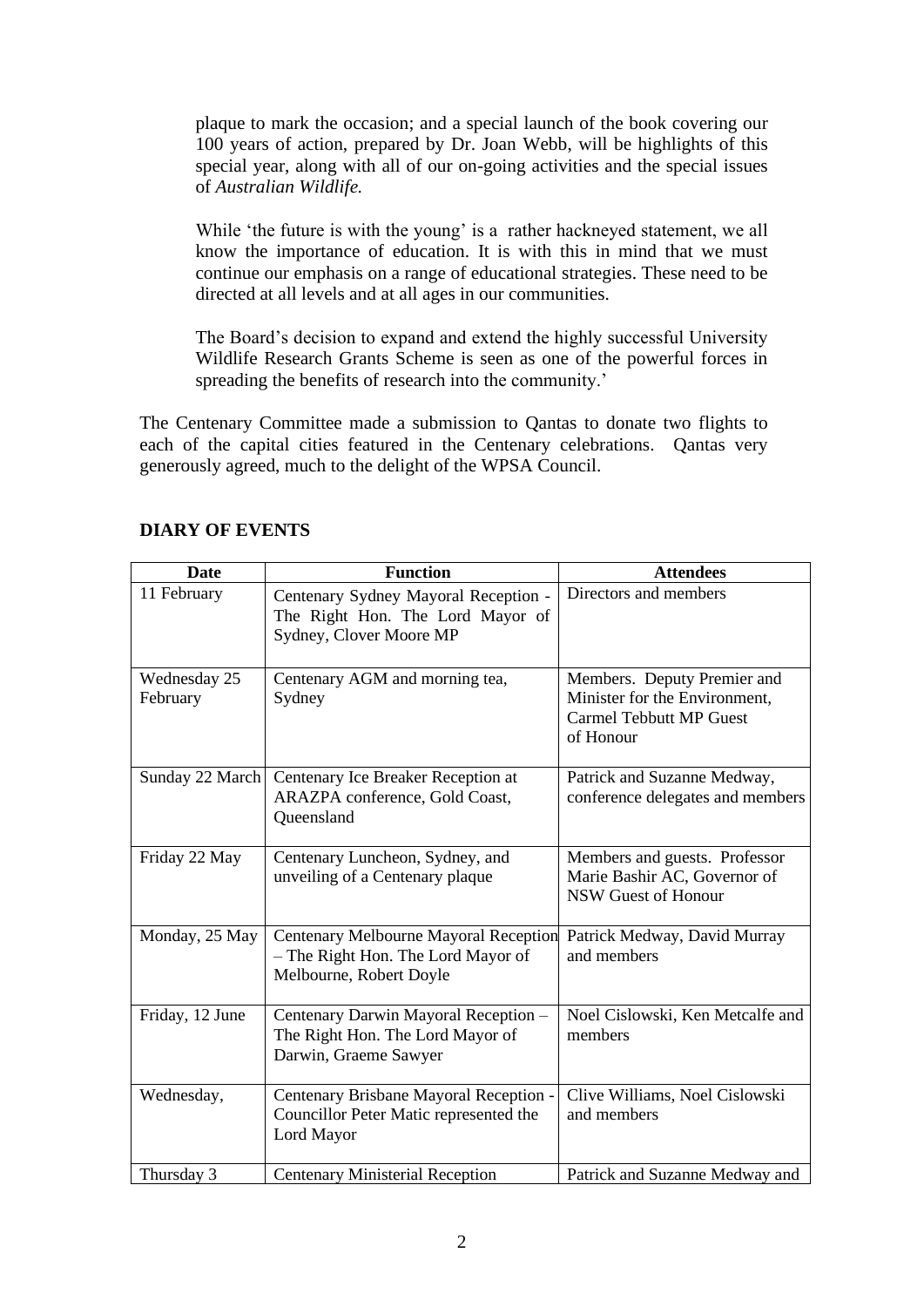| September | Adelaide - The Hon Jay Weatherill MP,<br>Minister for Environment and<br>Conservation | members                                     |
|-----------|---------------------------------------------------------------------------------------|---------------------------------------------|
| November  | Hobart Lord Mayor's reception                                                         | Clive Williams, David Murray and<br>members |

## **MAYORAL MORNING TEA IN SYDNEY**

The first Centenary function for 2009 was held on 11 February at the Reception Room, Town Hall House, Sydney, when a number of members and visitors responded to an invitation from the Lord Mayor of Sydney, Clover Moore MP. Unfortunately Ms Moore was unable to be present on the day, but proceedings were conducted by Councillor John McInerney, one of Clover Moore's Independent councillors. Katherine Christian, Protocol Project Coordinator in the Office of the Lord Mayor first welcomed everyone and introduced Councillor McInerney. An excellent video presentation prepared by Suzanne Medway was on view in the Reception Room.

Councillor McInerney, in his remarks, said that we must hope that the next one hundred years will see a reversal of the losses we have been observing in recent years. President Patrick Medway, in response, reminded everyone of the early days of the Society when members fought battles over the use of bird plumage for headwear, and tried to save the koala from near extinction. A Centenary membership for Clover Moore was presented to Councillor McInerney, who in turn handed over a Certificate of Achievement to the Society from Clover Moore. Refreshments were offered at the close of the proceedings and those attending mingled to celebrate and, in many cases, renew old friendships.

# **THE 100TH AGM**

The 100<sup>th</sup> Annual General Meeting of the Society was held on Wednesday, 25 February 2009 in the Adam Room of the NSW Masonic Club, 169 Castlereagh Street, Sydney. Noel Cislowski, as chair of the Centenary Committee, opened the meeting and invited President Patrick Medway to conduct proceedings. The invited guest speaker was Deputy Premier and Minister for Climate Change and the Environment, Carmel Tebbutt MP.

National President Patrick Medway, in introducing the Minister, said that today we are looking back and looking forward. Ms. Tebbutt, in her presentation, referred to the Society's long history, a history to be proud of, yet challenges still lie ahead. 'Your passion', she said, 'drives Governments to do bigger and better things and the Society has played a role in influencing Governments in the past.' The Minister referred to the need for good private land management as part of good conservation management; careful assessment and review is now on the agenda for marine parks. Climate change is another major challenge because of its impact on biodiversity. 'We need your passion', she concluded, 'to conserve wildlife in changing times.'